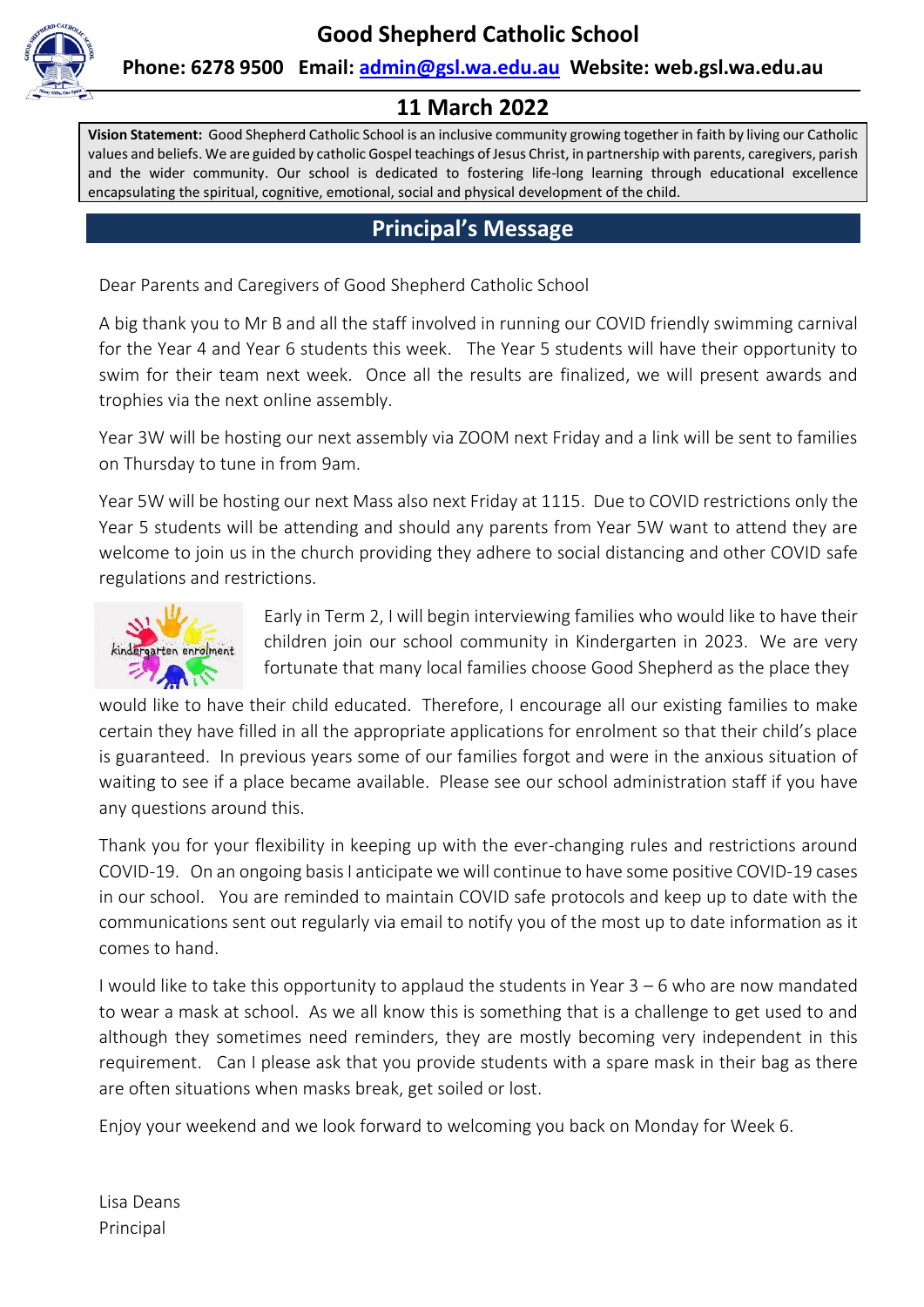## **School Values**



Our Catholic Values underpin all of our 6 school values. This year our School is focusing on our school value…



*Respect* 

We value ourselves, our faith, others, their property and the environment.

## **Birthday's**

The following celebrated a birthday this week or during the holidays.

We wish them a very **HAPPY BIRTHDAY!** 



*These will be acknowledged at our Monday assembly*

Alexander Supatan 3B Stephanie Jose 6B Ellie Matrakis PPB Taine Williams 1B Nicholas Nguyen 2W Ellanor Nugent KW Jasmine Vo 3W Daman Nadimpalli 6W Stephanie Maran 2B Christopher Wourman 4B Anastasia Cobanovic PPW Ella Huynh PPB

| <b>Faction Points</b> |    |
|-----------------------|----|
| <b>Maali House:</b>   | 51 |
| <b>Noonan House:</b>  | 50 |
| <b>Francis House:</b> | 46 |
| <b>Foley House:</b>   | 32 |



## **Term Dates 2022**

- - Term 1 Monday 31<sup>st</sup> January Thursday 7<sup>th</sup> April *PRIM*<br> **APPLE** 
		- Term 2 Tuesday 26<sup>th</sup> April Thursday 30<sup>th</sup> June
		- Term 3 Monday 18<sup>th</sup> July Thursday 22<sup>nd</sup> September
		- Term 4 Monday 10<sup>th</sup> October Friday 9<sup>th</sup> December

*Pupil Free Days* 

 *March (Labour Day) Monday*  $6^{th}$  June (WA Day)  *Friday 1st July August Monday* 7<sup>th</sup> November

### **Important Dates to Remember**

### *Subject to change, based on Covid-19 advice*

School Photos 16th Mass -  $11:15$  am:  $5W$ 

 $16^{\text{th}}$  -17<sup>th</sup> March

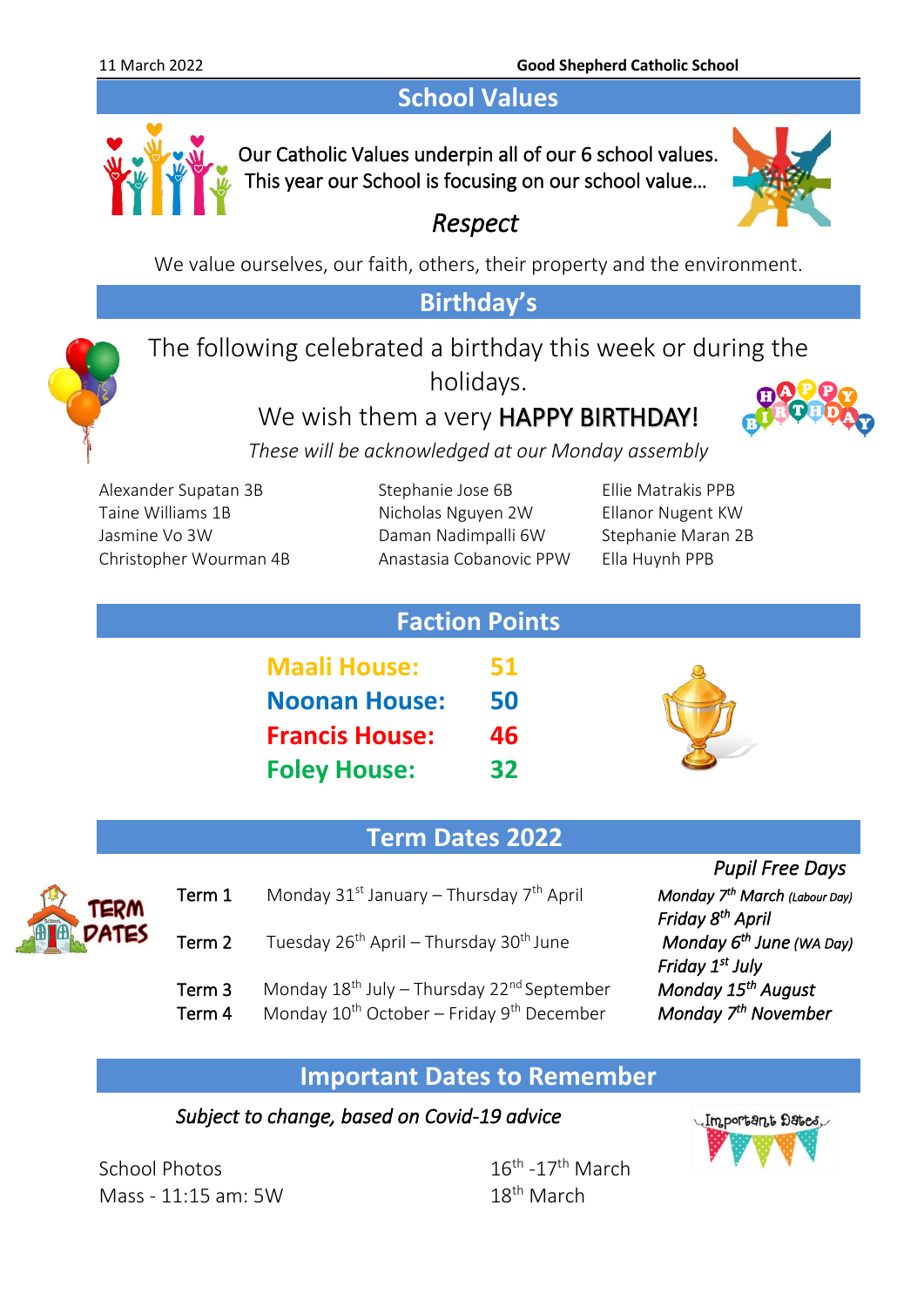### **School Photos**



MSP Photography WA 08 9240 8000 admin.perth@msp.com.au<br>PO Box 2188 Warwick, WA6024 www.msp.com.au

#### ONLINE ORDERING SYSTEM

We recommend you add this to your Newsletter before photo day, to advise Parents/Guardians of ordering procedures

#### Good Shepherd Catholic School - Lockridge

#### Your School Photos will be taken on:

Wednesday 16 March 2022 Thursday 17 March 2022

#### Class Photos/Portraits:

- . Every Student will have their photo taken, whether they are purchasing photos or not.
- . The school has chosen to use the online ordering system. Your child will be given an online ordering instruction slip and a unique student shootkey.
- . Log onto www.msp.com.au and follow the prompts to place your order.
- . If you lose your shootkey the school reception will have a copy to quote back to you.
- . The expiry date for online ordering is the **Wednesday 23rd of March 2022** Any orders received after this date will incur a \$30.00 archive fee.
- · Spare envelopes (green) are available at school reception should you wish to pay via cash.

#### Family Photos:

- · Envelopes can be obtained from Administration.
- · Family photos are taken each morning before school.
- . Please ensure that your family envelope and payment are handed to the Photographers on photo day.
- . If you do not have the correct money, we will provide any change needed when photos are delivered to school.
- · Family photos cannot be ordered online.
- . Once school has received photos, family photos will remain at reception for parents to collect.

#### Please Note:

Individuals and Family Images are not available to view online for Students' Security

 $\mathbf{I}$ 

If for any reason you need to contact MSP regarding your child's photos you will be asked to provide your child's shootkey.

 $\mathbf{I}$ 

| Approximate timeframe | Wednesday 16 <sup>th</sup> March | Thursday 17th March |
|-----------------------|----------------------------------|---------------------|
| <b>Before School</b>  | Family photos                    | Family photos       |
|                       | Graduation                       | Year 1 Blue         |
|                       | Year 6 Blue                      | Kindy White         |
|                       | Year 6 White                     | Year 5 Blue         |
|                       | Year 1 White                     | Pre-Primary Blue    |
|                       | Kindy Blue                       | Year 5 White        |
| Recess                |                                  |                     |
|                       | Year 2 White                     | Pre-Primary White   |
|                       | Year 2 Blue                      | Year 3 White        |
|                       | Year 3 Blue                      |                     |
|                       | Year 4 White                     |                     |
| Lunch                 |                                  |                     |
|                       | Year 4 Blue                      |                     |
|                       | Family photos                    |                     |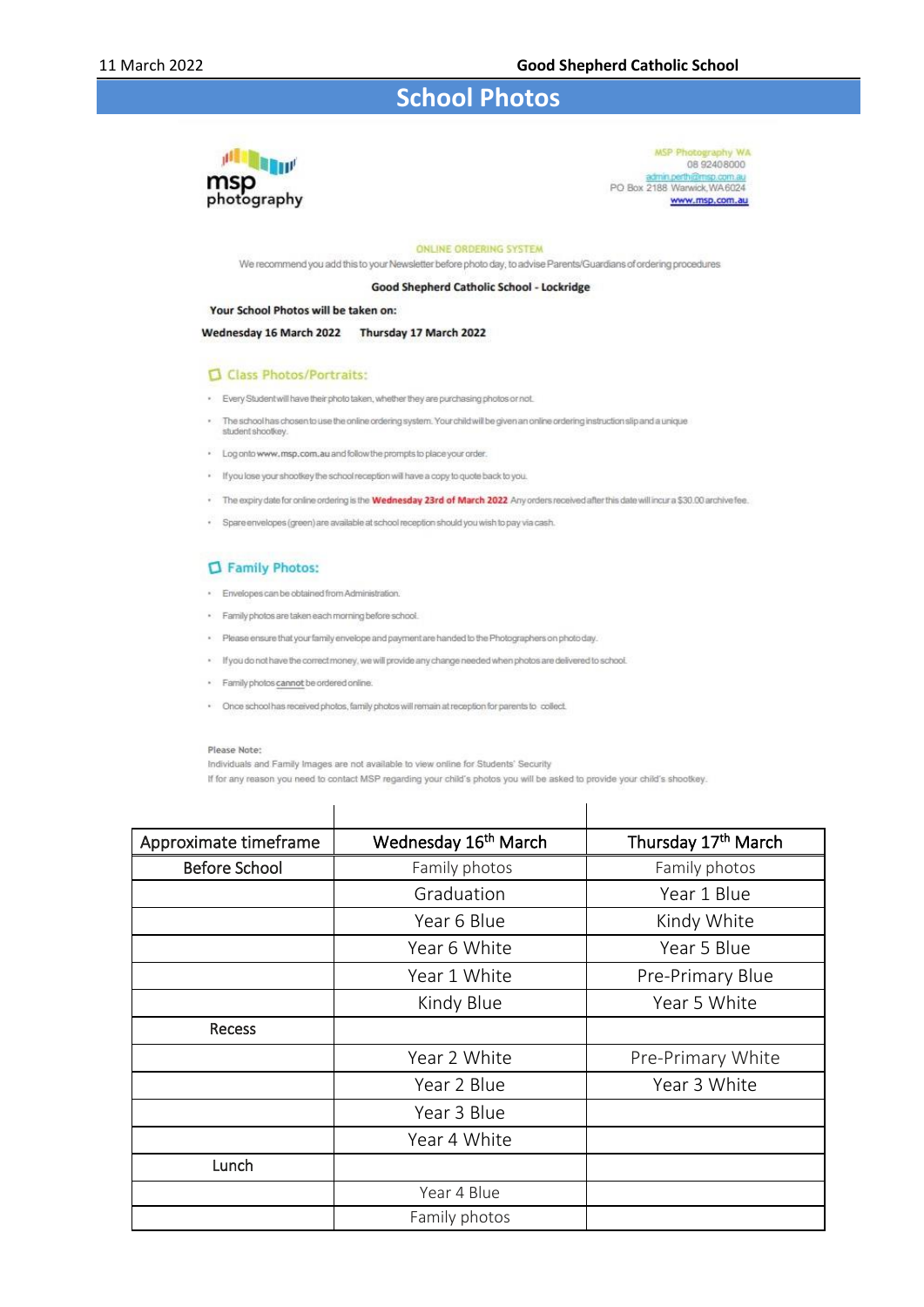#### 11 March 2022 **Good Shepherd Catholic School**

### **COVID latest**

If you are required to notify the school of a COVID test result please use the following link :

[https://cewa-collections.powerappsportals.com/COVID-19-Self-Reporting-Form/.](https://cewa-collections.powerappsportals.com/COVID-19-Self-Reporting-Form/)

Should you have problems with this link please either email [admin@cewa.edu.au](mailto:admin@cewa.edu.au) or call the school office.

Whether it is a PCR or a RAT test you can upload either the WA Health text message or a photo of a RAT test in the upload section.

As you know the rules changed again this week to enable students identified as a close contact to a classmate to still attend school providing :

- 1. They return a NEGATIVE Covid-19 test
- 2. They are not a close contact to someone COVID+ at home
- 3. They do not have symptoms

Other than attending school these close contact students are to isolate for seven days

## **Message from Year 6 Senior Leaders**

This week has been hectic but we got through it! We would like to thank Mr B and staff for helping to put on an amazing swimming carnival. We would also like to thank the students for showing great sportsmanship and incredible efforts, even though it's been tough due to COVID and wearing masks, thanks everyone. PS the new playground is amazing! Thanks again P&F, Archie and Fasika.

# **Eco Warriors – Sustainability**

#### International Women's Day – 8 March 2022

On Tuesday it was International Women's Day. The focus this year is "Gender equality today for a sustainable future". Studies show that climate change will have a devastating impact on many of the women in the world. Also, this year we are celebrating the women helping to fight climate change. For more information: <https://www.youtube.com/watch?v=y1GQxI3xotc&t=85s>



If you would like to visit the UN website for information on IWD, here is the link: <https://www.un.org/en/observances/womens-day>

## **COVID-19 : talking to your children**



You will find a lot of information in the media about COVID-19 which may create concern about how your child is managing, what they know and what they think.

This website provides a lot of information for families to assist with conversations with your children : [COVID-19 & Australian children | Raising Children Network](https://raisingchildren.net.au/guides/a-z-health-reference/coronavirus-and-children-in-australia#talking-with-children-about-covid-19-nav-title)

The Raising Children Network also provides information about family wellbeing and isolation which would also be a valuable read : [COVID-19: family wellbeing & isolation | Raising Children Network](https://raisingchildren.net.au/guides/coronavirus-covid-19-guide/lockdown-family-wellbeing)

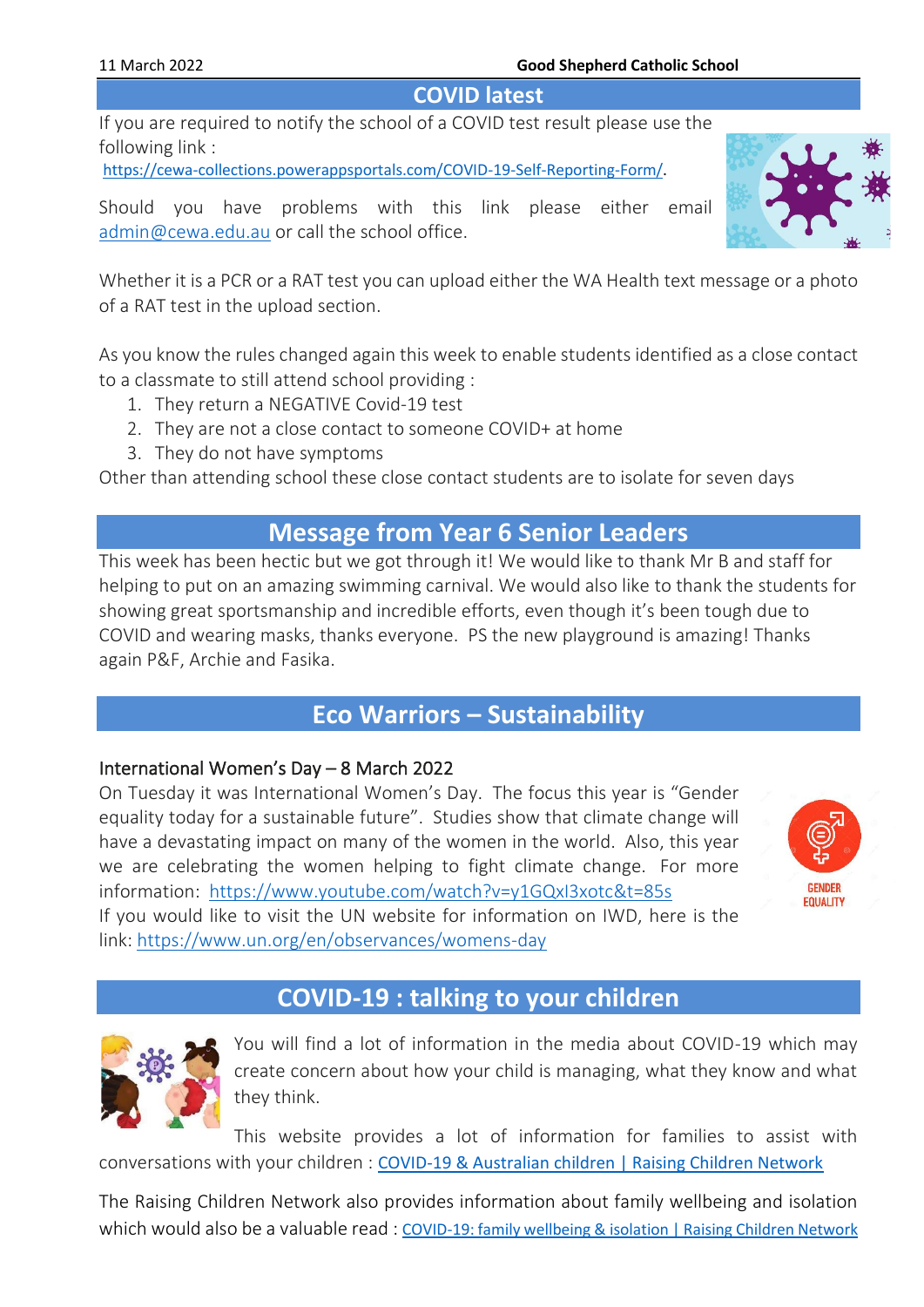#### 11 March 2022 **Good Shepherd Catholic School**

### **Canteen**

Recess orders will be accepted from all students in Kindy to Year 6. We ask parents to write their order on an envelope and place the correct money to avoid handling change. The Canteen Menu is available on our Website.

<http://web.gsl.wa.edu.au/our-families/debbies-deli/>



**Apple Juice** 

## **Uniform Shop**

#### Uniform News

The following items are out of stock at the uniform shop: Size 2 - Rugby shorts Size 2 - Track pants Size 2 - Jumpers As soon as we receive stock a message will be sent to families via sms or newsletter.

Please also note that in addition to the above items ZIP JACKETS of all sizes are out of stock and will not be available in the near future.

Children in PrePrimary to Year 6 are allowed to wear Jumpers instead of the Jackets.

Due to the restrictions minimising parents on school site, if you would like to place an order for uniform items please fill in the Uniform Order Form. Payment must be made in full before orders are processed and can be arranged via credit card by filling in the details at the end of the form, or alternatively organised through the School Office. Completed forms can be emailed to [admin@gsl.wa.edu.au.](mailto:admin@gsl.wa.edu.au) Orders will be sent home through the eldest child on the next available day. Forms can be downloaded in the attachment or on the school website: <https://www.gsl.wa.edu.au/school-uniform/>

### If you do not wish to leave your credit card details, please provide cash in an envelope along with your completed uniform order form.

#### Uniform Fittings

At this point in time the Uniform Shop is not open to families for fittings. If you are unsure of sizing we are able to go to your child's class during school time and measure items against your child to see which size would be appropriate. If you purchase a size and are not happy with it, items can be exchanged for an alternative size. Please fill in an Order Form and email it to admin along with any comments if you would like the sizing checked by our Uniform staff.



| <b>Uniform Shop Trading Hours</b> |                      |  |
|-----------------------------------|----------------------|--|
| Tuesday                           | $  8:15$ am - 9:15am |  |
| Friday                            | $2:15$ pm – 3:15pm   |  |



<http://web.gsl.wa.edu.au/stewardship/school-uniform/>